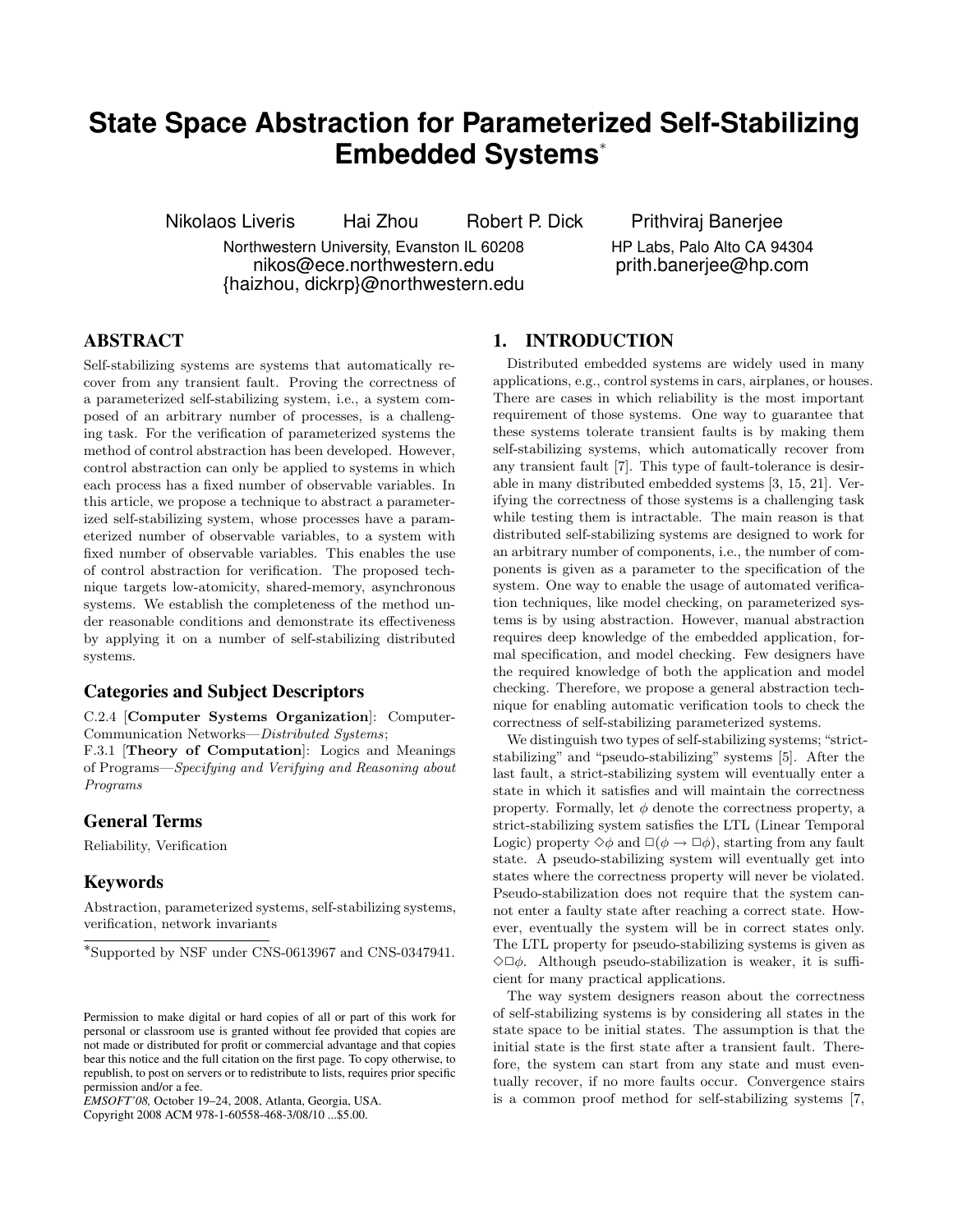11]. A finite sequence of predicates  $p_0, ..., p_m$  is defined with  $p_0$  = True and  $p_m = \phi$  being the correctness property of the system. The designer proves that if eventually always  $p_i$  is satisfied, then eventually always  $p_{i+1}$  is satisfied for all  $i \in 0..m-1$ . In LTL, it is  $\Diamond \Box p_i \to \Diamond \Box p_{i+1}$ . By this method, the pseudo-stabilization  $\Diamond \Box p_m$  (or persistence property) can be proved, and by showing that the safety property  $\square(p_m \rightarrow \square p_m)$  also holds, strict-stabilization can also be established. Proving the liveness properties  $\Diamond \Box p_i \rightarrow \Diamond \Box p_{i+1}$  is the hardest step in this method and, therefore, we focus on this type of properties in this paper. Most self-stabilizing systems are complicated and proving their correctness manually is not an easy task. Therefore, there is a need for automatic verification techniques for these systems.

There are two kinds of methods that are used for the verification of asynchronous systems: deductive verification and model checking. Deductive verification is an interactive verification method; the user is required to provide properties to facilitate the proof by the tool. Model checking is an automatic method. However, it is efficient only when applied to relatively small finite state systems. Therefore, abstraction is required to transform infinite or large state systems to smaller finite state systems for model checkers [12].

A parameterized system is built by parallel composition of  $N$  processes, where  $N$  can be any natural number. In many cases it is necessary to prove the correctness of a parameterized system independent of the number of processes. Since the number of those systems is infinite, abstraction techniques are needed. The parameterized system is first abstracted to a finite state system such that any predicate that holds for the finite state system will hold for the original system with any number of processes. Then model checking can be used to check the finite state system.

A number of abstraction techniques for parameterized systems has been developed for high-atomicity systems [6, 20, 4, 9]. High-atomicity systems are those in which a process can read the values of many neighbors in one atomic step. Since the implementation of such an atomic step is expensive, we target low-atomicity distributed systems. Moreover, since the correctness property is a liveness property, we focus on abstraction techniques for the verification of liveness properties on low-atomicity systems.

There are two abstraction techniques for proving liveness properties of low-atomicity parameterized systems: control abstraction [16, 12] and invisible invariants [10]. The idea behind control abstraction is to abstract away an arbitrary number of symmetric processes by using a network invariant I. Then the correctness property can be proved for the abstract system, which is composed of a finite number of processes and the network invariant [12]. A difficulty with this approach is that the network invariant must have the same set of observable variables as the system of symmetric processes abstracted by it. Therefore, if each of the N abstracted processes has one observable variable, the network invariant must have  $N$  observable variables. This difficulty has restricted the applicability of control abstraction. Control abstraction has been successfully applied on ring topologies of processes [14], in which every process has only two neighbors and, therefore, the number of input/output

variables for each process is independent of  $N$ . It has also been successfully applied to systems for which the number of shared variables does not increase with the number of processes. An example is a mutual exclusion algorithm, in which all processes share only one semaphore [12].

The other approach is the method of invisible invariants [10]. The method can be used to bound the number of processes needed to prove a correctness property for a class of parameterized systems. The approach can be used for the verification of safety properties and response liveness properties, which are of the form  $\square(p \rightarrow \Diamond r)$ , i.e., for every state satisfying assertion  $p$  there is a future state satisfying assertion  $r$ . It is not known how other liveness properties can be checked using this method. Moreover, the method imposes a number of restrictions on the structure of the next state relation and the initial condition of the system. In some cases the number of required processes is large (e.g. 128 for the dining philosophers problem).

In this paper we present an abstraction technique that builds on the theory of control abstraction. We target systems in which the number of observable variables is a parameter. Such systems are very common in practice. One example is a networking system connected in a graph of arbitrary topology, where the number of neighbors of a process is a parameter. The system with a parameterized number of observable variables is abstracted to a system with a fixed number of observable variables, making it amenable to control abstraction.The proposed abstraction technique can be applied to non-self-stabilizing systems as well.

There is no other approach for applying the network invariant method to distributed systems with N observable variables in each process. The proposed technique enables the application of this method to self-stabilizing systems. Moreover, case studies demonstrate that our abstraction technique can be applied to distributed systems to which no other abstraction technique has been successfully applied. Furthermore, sufficient conditions under which the abstraction technique is complete are provided.

In addition to handling low-atomicity constraints, the proposed abstraction technique does not generate an abstract system whose size is exponential in the number of local states of each process, as it is the case in other works [20]. It also handles the weak fairness constraints for the abstracted processes, in contrast with existing abstraction techniques [4]. Finally, because it uses syntax manipulation, the complexity of building the transition relation is low compared to approaches that use decision procedures (MONA) [20, 4].

In Section 2 we describe our notation and the systems we consider. Section 3 gives an overview of a 3-step abstraction methodology and shows how the proposed abstraction technique can be used as part of the methodology. Section 4 explains the technique in detail. We demonstrate the effectiveness of the technique on a number of case studies in Section 5. For some theorems we include only proof sketches due to space limitations.

## **2. SYSTEMS AND NOTATIONS**

We deal with the verification of closed parameterized systems. A closed parameterized system can be defined as

$$
Q(N) = (P(1, N) || P(2, N) || ... || P(N, N))R
$$
 (1)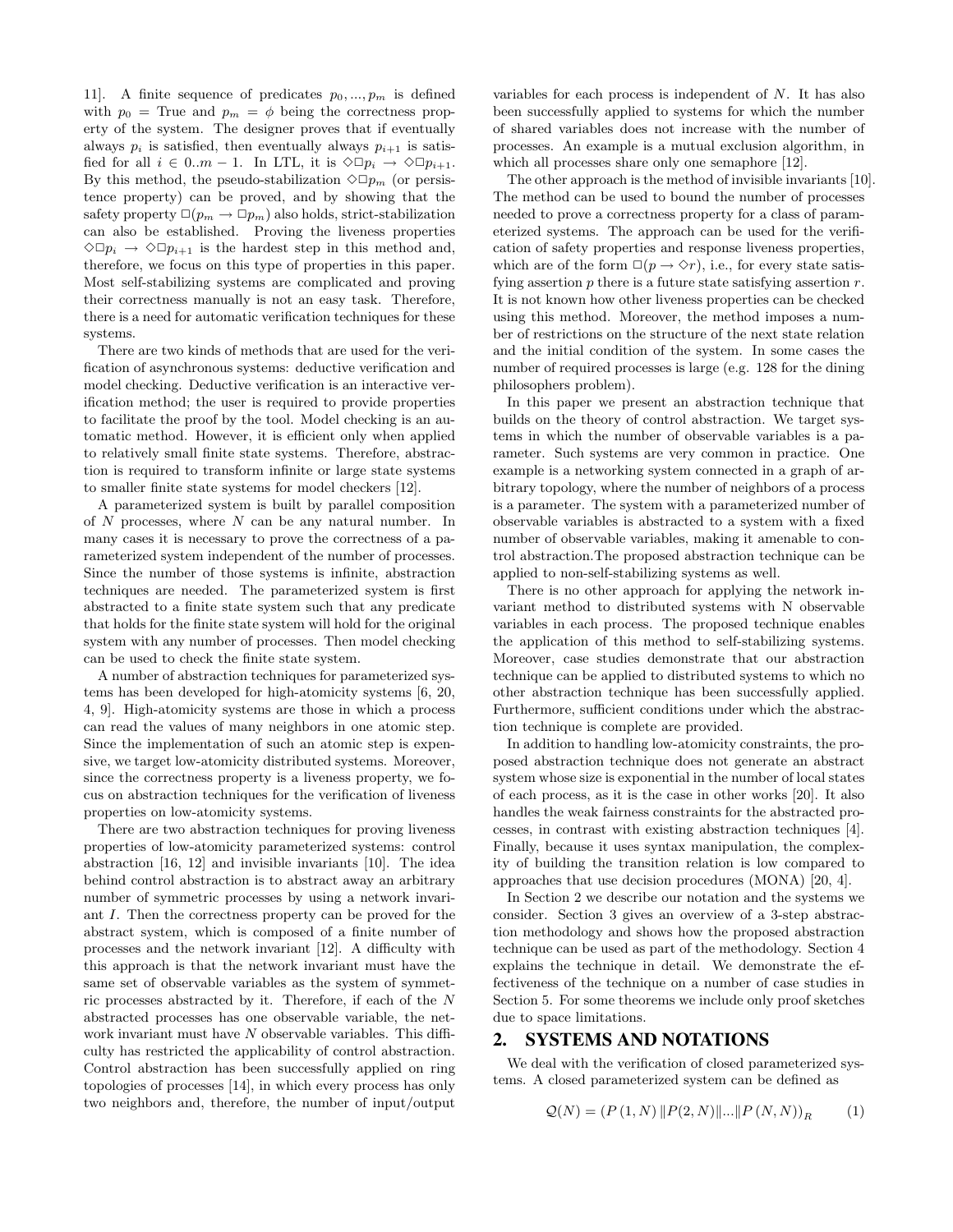In the above formula  $P(1, N), P(2, N), ..., P(N, N)$  are identical processes up to renaming. The first argument denotes the  $id<sup>1</sup>$  and the second the number of observable variables of each process. The operator  $\parallel$  denotes parallel asynchronous composition and  $()_R$  restriction. Parallel asynchronous composition is equivalent to the interleaving semantics. This composition allows only one process to execute one atomic action in each step [12]. A restricted system is a closed system. There is no interaction between the system and its environment [12]. We are interested in proving the correctness of a parameterized systems described by (1).

In this paper we follow a similar notation to that used by Abadi and Lamport [1] for describing systems. Each system, which can be composed of one or more processes, is represented by its specification  $Q(N) = \langle \Sigma, F, \mathcal{N}, L \rangle$ .  $\Sigma$ is the state space of the specification,  $F\, \subseteq\, \Sigma$  is the set of initial states,  $\mathcal{N} \subseteq \Sigma \times \Sigma$  is the next state relation, and L is the liveness property defined over  $\Sigma$ . Property L can be evaluated only on infinite sequences of states.

The state space  $\Sigma$  is defined by the domains of the variables in the system. The set  $V$  of the system variables is given by  $V_g \cup \bigcup_{i \in 1..N} V_{L(i)} \cup \{\texttt{sv}[i] \mid i \in 1..N\}$ . The set  $V_g$ of global variables is a fixed set of variables observable to all processes. Set  $V_{L(i)}$  are the local variables of process i, which only process i can read or modify. Finally,  $s\nu[i]$  is the shared variable of process  $i$  that any process in the system can read but only process  $i$  can modify.

The next state relation is defined using a set of atomic actions A. Each action  $\alpha$  is described as the conjunction of its precondition and its effect  $\alpha = \text{prec}(\alpha) \wedge \text{eff}(\alpha)$ . The precondition (or enable condition) prec $(\alpha)$  is a proposition over the system variables. The effect part  $\text{eff}(\alpha)$  describes the values of all system variables in the next state  $s'$ , as a function of the current state  $s$ . More specifically, it can be considered the conjunct of  $\epsilon(\alpha) \wedge \text{unch}(\alpha)$ . In the last formula  $\epsilon(\alpha)$  is a boolean combination of predicates of the form  $m' =$  $g(s)$ , and unch( $\alpha$ ) is the conjunction of predicates of the form  $m' = m$ . A predicate  $m' = m$  of unch $(\alpha)$  specifies that variable m never changes value when  $\alpha$  is executed. We say that an action "reads" a variable  $n$ , when  $n$  appears in expression  $g(s)$  of a predicate  $m' = g(s)$  of  $\epsilon(\alpha)$ . An action "modifies" or "writes" a variable  $m$ , when there is a predicate  $m' = g(s)$  in  $\epsilon(\alpha)$  and  $g(s) \neq m$ . This classification is based on the syntax and can be performed by static analysis.

A state pair  $\langle s, s' \rangle \in \mathcal{N}$ , if and only if there exists  $\alpha \in A$ , such that  $prec(\alpha)$  is true for s and the pair of states  $\langle s, s' \rangle$ satisfies eff( $\alpha$ ). We assume there is a stuttering step  $\tau \in A$ and for all states  $s \in \Sigma$ ,  $\langle s, s \rangle$  belongs to N.

The liveness property  $L$  is a restriction imposed on the infinite behaviors of the system. It may include the conjunction of strong and weak fairness properties specified on some of the actions in  $A$ . We use  $W$  and  $S$  to represent the sets of actions with weak and strong fairness properties respectively. Then  $L \triangleq \bigwedge_{\alpha \in \mathcal{W}} wf(\alpha) \wedge \bigwedge_{\alpha \in \mathcal{S}} sf(\alpha)$ . The

weak and strong fairness properties are defined as

$$
wf(\alpha) \stackrel{\Delta}{=} (\Box \Diamond \neg \text{prec}(\alpha)) \lor (\Box \Diamond (\langle \text{eff}(\alpha) \rangle))
$$
  

$$
sf(\alpha) \stackrel{\Delta}{=} (\Diamond \Box \neg \text{prec}(\alpha)) \lor (\Box \Diamond (\langle \text{eff}(\alpha) \rangle))
$$

The expression  $\langle \text{eff}(\alpha) \rangle$  evaluates to true when action  $\alpha$  is executed and the system's state changes [17]. Therefore, for a pair of states  $\langle s, s' \rangle$ , it holds  $\langle s, s' \rangle \models \langle \text{eff}(\alpha) \rangle \Leftrightarrow \langle s, s' \rangle \models$  $\text{eff}(\alpha) \wedge s' \neq s.$ 

A sequence  $\sigma = s_0, s_1, \dots$  of states, with  $\sigma \in \Sigma^\omega$ , is a behavior (or computation) of  $\mathcal{Q}(N)$  if  $\sigma$  satisfies the specification  $Q(N) = \langle \Sigma, F, \mathcal{N}, L \rangle$ . More specifically, it must hold that  $s_0 \in F$ ,  $\forall i \geq 0$  :  $\langle s_i, s_{i+1} \rangle \in \mathcal{N}$ , and  $\sigma \models L$ .

We use this operator  $\models$  to denote that a predicate is valid for a state or a set of states. We extend its usage to temporal properties and sequences or sets of sequences. When a specification is used at the LHS and a temporal formula at the RHS, the temporal formula is valid for all behaviors of the specification.

Each variable of the set  $\{sv[j] | j \in 1..N\}$  is called a "shared" variable". We use FS to denote the domain of each shared variable, which is a finite set. The expression  $[1..N \rightarrow FS]$ represents the domain of all shared variables. We denote the set of all variables other than the shared variables as  $V_{nsv}$ , i.e.,  $V_{nsv} \triangleq V_g \cup \bigcup_{i \in 1..N} V_{L(i)}$ . Besides the set of shared variables, the system can have a finite set  $V_g$  of variables that are observable to all processes. The cardinality of this set must be independent of N. Therefore, the variables in  $V_q$ are not preventing the application of the network invariant method and do not need to be abstracted. We consider these variables as elements of  $V_{nsv}$  and we restrict the usage of the term "shared variable" only for an element of the set  $\{sv[j]|j \in 1..N\}.$ 

If one action  $\alpha$  can be obtained from another action  $\beta$  by replacing any appearance of one shared variable  $\mathbf{s}v[k]$  with another shared variable  $s\nu[j]$ , then  $\alpha$  and  $\beta$  are called syntactically equivalent. A formal description of this relation is given in Section 4.2.

We now present the assumptions on the systems we consider and then elaborate on the reasons for making these assumptions and their implications.

- Λ1. Actions can either read or write at most one shared variable in each atomic step.
- Λ2. Each shared variable is a single-writer multi-reader variable. More specifically,

 $\forall j \in 1..N : \mathbf{sv}[j]$  can be written only by process j

- Λ3. The preconditions of the actions do not depend on the values of the shared variables. Therefore, reading or writing a shared variable can only be done by the effect part of an action.
- Λ4. There is no pair of actions that are not syntactically equivalent and have the same effect at same state. More specifically, if  $\alpha \in \mathcal{W} \cup \mathcal{S}$ , then for any action  $\beta$ with  $\beta \neq \alpha$ :

 $\forall \langle s, s' \rangle \in \mathcal{N} : \langle s, s' \rangle \not\models (\langle \text{eff}(\alpha) \rangle \land \langle \text{eff}(\beta) \rangle)$ 

<sup>&</sup>lt;sup>1</sup>The ids of the processes are used only for naming convenience. No comparison is allowed between the ids. If a system uses relations on ids, we can abstract the result of the relation during the preprocessing step (Section 3).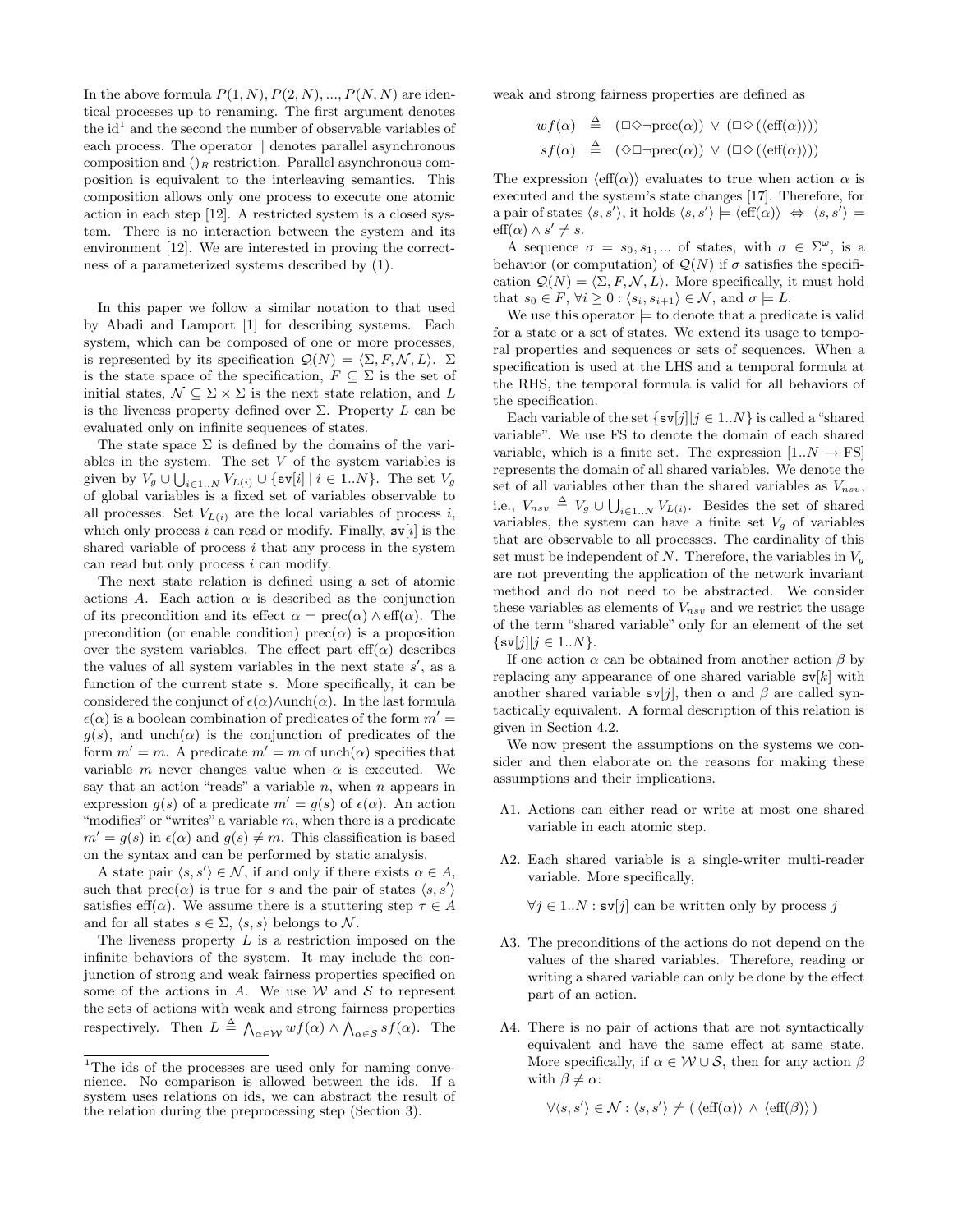| Symbol                   | Definition                                                                                                                                                                   |  |
|--------------------------|------------------------------------------------------------------------------------------------------------------------------------------------------------------------------|--|
| $cf(\alpha)$             | constant fairness condition of action $\alpha$                                                                                                                               |  |
| $\mathrm{eff}(\alpha)$   | the effect of an action $\alpha$ ; it defines the next state values of the system variables                                                                                  |  |
| $\overline{F}$           | set of initial states of a system                                                                                                                                            |  |
| $\overline{\text{FS}}$   | the finite set which is the domain of each shared variable, i.e., $\forall i \in 1N : s\mathbf{v}[i] \in \text{FS}$                                                          |  |
| $\boldsymbol{H}$         | a state predicate expressed over the variables in $V_g \cup \bigcup_{i \in 1N} V_{L(i)} \cup \{\text{sv}[i] i \in 1N\}$ ; the correctness                                    |  |
|                          | property we target is of the form $\Diamond\Box H\to\Diamond\Box J$                                                                                                          |  |
| $\overline{I}$           | the network invariant generated during control abstraction                                                                                                                   |  |
| $\overline{J}$           | a state predicate expressed over the variables in $V_g \cup V_{L(1)} \cup \{sv[1]\}$ ; the correctness property we target                                                    |  |
|                          | is of the form $\Diamond \Box H \to \Diamond \Box J$                                                                                                                         |  |
| $\overline{L}$           | liveness condition of a system; evaluated only on infinite sequences                                                                                                         |  |
| $\overline{N}$           | number of processes in the system                                                                                                                                            |  |
| $\overline{\mathcal{N}}$ | next state relation of a system; $\langle s_1, s_2 \rangle \in \mathcal{N} \Leftrightarrow (\exists a \in A : \langle s_1, s_2 \rangle = a)$ , where A is the set of actions |  |
| P(j,N)                   | a process with $id = j$ and N observable shared variables                                                                                                                    |  |
| $prec(\alpha)$           | the precondition or enable condition of an action $\alpha$                                                                                                                   |  |
| $\mathcal{Q}(N)$         | parameterized system which is the input to our abstraction technique                                                                                                         |  |
| $\mathcal{Q}_a(N)$       | the system obtained after applying the abstraction technique; it has N process and two observable                                                                            |  |
|                          | shared variables                                                                                                                                                             |  |
| $\overline{\mathcal{S}}$ | set of actions with strong fairness conditions                                                                                                                               |  |
| $sf(\alpha)$             | strong fairness condition of action $\alpha$                                                                                                                                 |  |
| sv[j]                    | one shared variable of the system; only process $j$ can modify this variable but all processes can read it                                                                   |  |
| $V_g$                    | the set of global variables that any process can read and modify. This set has a fixed size.                                                                                 |  |
| $V_{L(i)}$               | the set of local variables of process $i$ , which all processes other than $i$ cannot read or modify                                                                         |  |
| $V_{nsv}$                | the set of all variables of the system excluding the shared variables, i.e, $V_{nsv} \triangleq V_g \cup \bigcup_{i \in 1N} V_{L(i)}$                                        |  |
| $V_{\mathtt{sv}}$        | $\triangleq$ {sv[j][j $\in$ 2N} the shared variables which are not modified by process 1; all the variables in this                                                          |  |
|                          | set are not present in the abstract system                                                                                                                                   |  |
| $\overline{\mathcal{W}}$ | set of actions with weak fairness conditions                                                                                                                                 |  |
| $wf(\alpha)$             | weak fairness condition of action $\alpha$                                                                                                                                   |  |
| $\Pi_V(s)$               | projection of the state $s$ on the set of variables (or variable) $V$                                                                                                        |  |
| $\overline{\Sigma}$      | state space of a system                                                                                                                                                      |  |
| $\varphi$                | the correctness property after the application of the preprocessing step; for self-stabilizing systems it                                                                    |  |
|                          | is equal to $\Diamond \Box J$                                                                                                                                                |  |

Table 1: Definition of Commonly Used Symbols

We believe that the above constraints are common among many applications. Restriction  $\Lambda$ 1 specifies the low-atomicity constraint. Restriction Λ2 specifies ownership of the variables by the processes. Restriction Λ3 has been used in other works ([18], Chapter 9). This restriction is based on the fact that reading a non-local variable is a more expensive operation than reading a local variable and, therefore, should be an atomic action. The decision of a process to execute an action should be based on local variables only. Consequently, shared variables should be copied to local variables before their value is used in the precondition of an action. Note that process j can maintain a local copy of  $sv[j]$  and because of restriction  $\Lambda 2$  the copy can be always equal to the value of the shared variable. The intuition behind Λ4 is that any transition other than the stuttering step can be caused by only one action. However, syntactically equivalent actions are not restricted by Λ4. Most systems with a program counter for each process satisfy the Λ4 restriction. More specifically, if each instruction has a different successor, the effect of each action of one process is distinct. Since the program counter is a local variable of each process, the effect of each action cannot be simulated by an action of a different process. The restrictions Λ1-Λ4 do not need to

hold for the fixed set of global variables in  $V_q$ . Therefore, we can have a fixed finite set of multi-writer variables.

We assume that the correctness property is given in the form  $\Diamond \Box H \to \Diamond \Box J$ . This type of condition is very common as a subgoal for self-stabilizing systems. For these systems it usually states that once the environment of a process satisfies a specific persistence condition  $(\Diamond \Box H)$ , the process must satisfy a persistence condition  $(\Diamond \Box J)$ . We consider process 1 to be the special process that must satisfy  $\Diamond \Box J$ . Therefore, *J* is expressed over the variables in  $V_g \cup V_{L(1)} \cup \{ \text{sv}[1] \}.$ 

## **3. OVERVIEW OF OUR APPROACH**

In this section we provide a general methodology for proving the correctness of parameterized self-stabilizing systems. It consists of three main steps.

- 1. *Preprocessing*: Transform the system to a closed system of N processes, in which the domains of all variables are finite. Simplify the correctness property from  $\Diamond \Box H \rightarrow \Diamond \Box J$  to  $\Diamond \Box J$ , by transforming the system to a system that satisfies  $\Box H$ .
- 2. *Enabling control abstraction*: Reduce the observable state space to a finite number of variables (Section 4).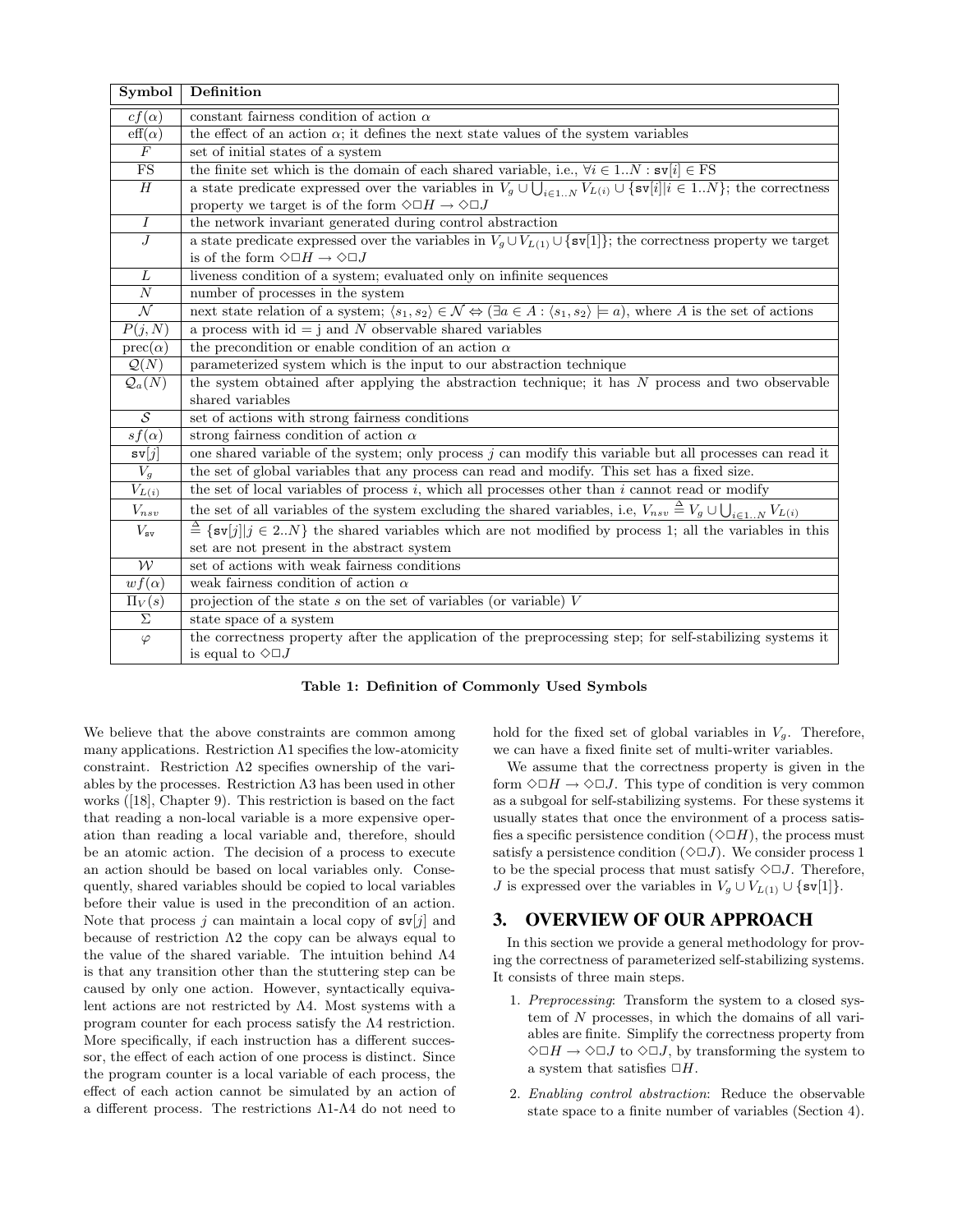3. *Applying control abstraction*: Develop process I that can be used as a network invariant. Use model-checking to verify that  $I$  is a correct network invariant for the system.

During the preprocessing step, data abstraction [13] can be used to reduce the domains of the variables to finite domains. Moreover, we proved that the correctness property of a self-stabilizing system can be simplified to  $\Diamond \Box J$  by transforming the parameterized system to a system that always satisfies H. This is because  $\Diamond \Box H \to \Diamond \Box J$  is equivalent to  $\Box H \rightarrow \Diamond \Box J$  for systems whose set of initial states is a superset of the states that satisfy  $H$ . Self-stabilizing systems satisfy this condition, as their set of initial states is the set of reachable states (Section 1). Moreover, we can transform the system to always satisfy  $H$  by restricting its set of initial states to the set of states that satisfy  $H$  and its next state relation N to  $\breve{\mathcal{N}} \stackrel{\Delta}{=} \{ \langle s, s' \rangle \in \mathcal{N} \mid s' \models H \}.$  The correctness property of the new system is the persistence property  $\Diamond \Box J$ , which is expressed over the variables in  $V_g \cup V_{L(1)} \cup \{sv[1]\}$ (Section 2). Moreover, the system maintains the property that all reachable states are initial states.

During the control abstraction step, the network invariant I needs to satisfy the following properties

$$
P(id,2) \quad \sqsubseteq_M \quad I \tag{2}
$$

$$
(I||I) \quad \sqsubseteq_M \quad I \tag{3}
$$

where the operator  $\sqsubseteq_M$  stands for modular abstraction<sup>2</sup>. In  $(2)$   $P(id, 2)$  is a generic process, i.e., a process with a symbolic value  $(id)$  as an id. This check is equivalent to  $\forall j \in 2..N : (P(j, 2) \sqsubseteq_M I)$ . Note that after the *enabling control abstraction* step the observable state space is finite and verifying (2) and (3) can be done automatically (by using model checking). More on this abstraction method can be found in the literature [16, 12, 14]. After the step of control abstraction we verify that  $(P(1, 2) \| I) \models \varphi$  using model-checking. If  $(P(1, 2) \| I)$  satisfies  $\varphi$ , then  $\mathcal{Q}(N) \models \varphi$ for all N.

In this paper we focus on the second step that enables control abstraction. In the next section we describe the proposed abstraction technique in detail.

#### **4. REDUCING OBSERVABLE STATE SPACE**

In this section we describe the technique for reducing observable state space to a fixed finite set. This reduction enables the method of network invariants, i.e., control abstraction, to abstract the state space of N processes.

The correctness property  $\varphi$  does not have to be a persistence property. However,  $\varphi$  must be an LTL property that is expressed over variables in  $V_g \cup V_{L(1)} \cup \{sv[1]\}$  and in which the only temporal operators are  $\Box$  and  $\diamond$ . Note that for self-stabilizing systems the preprocessing step produces this type of correctness property and, therefore, enables the application of the method described in this section.

Let  $V_{\rm sv}$  be the set of the shared variables, whose owners

are the processes  $P(2, N)$  to  $P(N, N)$ , i.e.,

$$
V_{\text{sv}}\stackrel{\Delta}{=}\{\text{sv}[j]|\textit{j}\in2..N\}
$$

The purpose of this step is to replace these variables with an abstract variable  $sv_a[2]$  (Figure 1). The idea behind this transformation is that because of the low-atomicity constraint ( $\Lambda$ 1) only one variable of  $V_{\rm sv}$  can be read or written by any action. Therefore, before the action is executed only one shared variable and its value are important. Hence, instead of  $N-1$  shared variables, we need only one  $(\text{sv}_a[2])$  by giving the system the ability to write the value of any local copy of the variables  $V_{\rm sv}$  to it. In Figure 2 an example of the application of the transformation is shown. In the next section we formally define the transformation and prove its soundness.

#### **4.1 Obtaining Abstract System**

We denote the specification of the abstract system produced as  $\mathcal{Q}_a(N) = \langle \Sigma_a, F_a, \mathcal{N}_a, L_a \rangle$  and the concrete system as  $\mathcal{Q}(N) = \langle \Sigma, F, \mathcal{N}, L \rangle$ . Below, we describe how each of the components of  $\mathcal{Q}_a(N)$  can be obtained from the corresponding components of  $Q(N)$ .

*State space:* The only change in the state space is that the shared variables  $s\mathbf{v} \in [1..N \rightarrow FS]$  are replaced by  $s\mathbf{v}_a \in$  $[1..2 \rightarrow FS]$ . Let  $\Sigma$  be expressed as  $\Sigma = \Sigma_{nsv} \times [1..N \rightarrow FS]$ , where  $\Sigma_{nsv}$  is the state space of all variables except sv. Then we can formally define  $\Sigma_a$  as  $\Sigma_a = \Sigma_{nsv} \times [1..2 \rightarrow \text{FS}]$ . We denote  $s\nu_a$  the variables in [1..2  $\rightarrow$  FS].

*Next state relation:* The next state relation  $\mathcal{N}_a$  of  $\mathcal{Q}_a(N)$ is defined by a new set of actions  $\tilde{A}$ . We derive  $\tilde{A}$  from some newly defined actions and the  $\mathcal{Q}(N)$  actions. The following steps describe how we obtain  $\ddot{A}$ , which initially is an empty set.

T0 For each value  $j \in 2..N$ , we define and add to  $\tilde{A}$  an action  $\alpha_i$  of the form

$$
\alpha_j \triangleq \begin{array}{cc} \wedge & sv_a[2]' = l[j] \\ \wedge & \text{UNCHANGED}\langle all\_other\_variables \rangle \end{array}
$$

where  $l[j]$  is the local copy of the shared variable  $sv[j]$ that process  $P(j, N)$  maintains. The precondition of  $\alpha_i$  is True in all states and its effect is to change  $s{v_a}[2]$ to a new value in FS. All other variables remain unchanged. Each  $\alpha_j$  action is owned by process  $P(j, N)$ .

- T1 For any action  $\alpha \in A$  that does not read or write any of the variables in  $V_{\rm sv}$ , we create  $\tilde{\alpha}$  by replacing all conjuncts  $\mathbf{sv}[j]' = \mathbf{sv}[j]$  for all  $j \in 2..N$  with  $\mathbf{sv}_a[2]' =$  $s\mathbf{v}_a[2]$ . Then  $\tilde{A} := \tilde{A} \cup \{\tilde{\alpha}\}.$
- T2 For any action  $\alpha \in A$  that reads variable  $sv[j]$ , with  $s\nu[j] \in V_{sv}$ , we replace all occurrences of  $s\nu[j]$  with  $s{v}_a[2]$ . Moreover, we replace all conjuncts of the form  $\mathbf{sv}[j]' = \mathbf{sv}[j]$  with  $\mathbf{sv}_a[2]' = \mathbf{sv}_a[2]$  and obtain  $\tilde{\alpha}$ . Then we add  $\tilde{\alpha}$  to the set of actions *A*, i.e.,  $A := A \cup {\tilde{\alpha}}$ .
- T3 For any action  $\alpha \in A$  that writes to variable  $sv[j],$ with  $\mathbf{sv}[j] \in V_{\text{sv}}$ , we replace all occurrences of  $\mathbf{sv}[j]'$ with  $sv_a[2]'$ . In addition, we remove all conjuncts of the form  $\mathbf{sv}[k]' = \mathbf{sv}[k]$  for all  $k \neq j$  and obtain  $\tilde{\alpha}$ . Then we add  $\tilde{\alpha}$  to  $\tilde{A}$ , i.e.,  $\tilde{A} := \tilde{A} \cup \{\tilde{\alpha}\}.$

<sup>&</sup>lt;sup>2</sup>If  $A \sqsubseteq_M B$ , then for any environment all observable computations of A are observable computations of B. The environment can change any of the variables A and B do not own [12].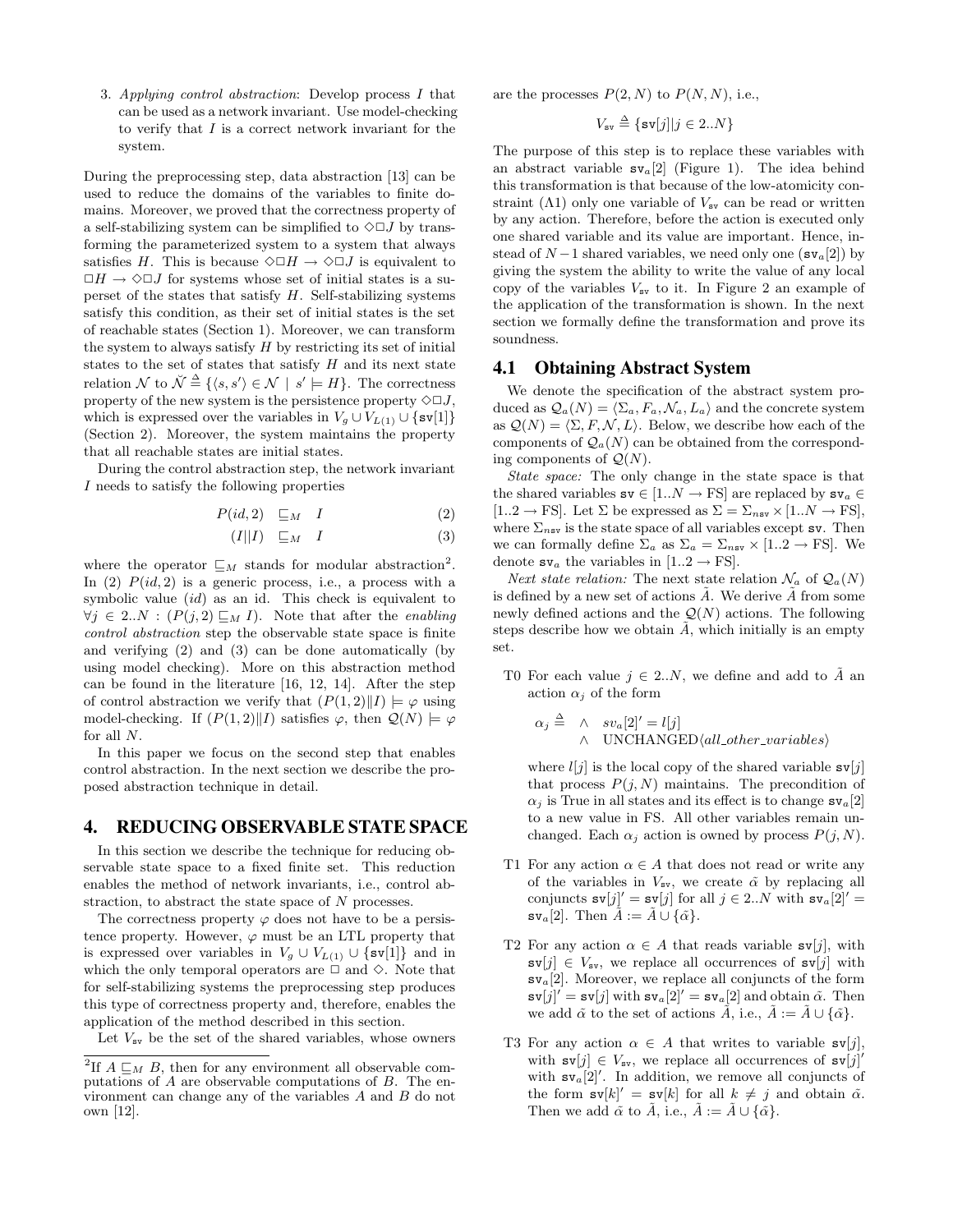

Figure 1: Left is the process graph before the transformation. Each process writes to its own shared variable and reads the shared variables of all other processes. For clarity the read edges of only  $P(1, N)$  and  $P(k, N)$ are shown. The processes do not need to read their own shared variable as they maintain a local copy of its value. The right part represents the system after the transformation. Only two shared variables exist in the system  $sv_a[1]$  and  $sv_a[2]$ .

Steps T1–T3 are executed for  $P(1, N)$  and  $P(id, N)^3$  separately. The owners of the actions created by rules T1–T3 are the owners of the original actions. Note that there are no actions in  $A$  that read more than one element of  $V_{\text{sv}}$  or read and modify elements of  $V_{sv}$  because of restriction  $\Lambda1$ . Consequently, any action in  $A$  is handled by one of the T1–T3 cases.

*Initial states:* The set of initial states  $F_a$  is formally defined by  $4$ 

$$
F_a \stackrel{\Delta}{=} \{ t_0 \mid \exists s_0 \in F_c : \land \Pi_{V_{nsv} \cup \{sv[1]\}}(s_0) = \Pi_{V_{nsv} \cup \{sv_a[1]\}}(t_0) \land \exists j \in 2..N : \Pi_{l[j]}(s_0) = \Pi_{sv_a[2]}(t_0) \}
$$

Set  $F_a$  is given by the projection of the initial states in  $F_c$ on the variables  $V_{nsv} \cup \{sv[1]\}$  and the variable  $sv_a[2]$  set equal to one of the local copies of the variables in  $V_{\rm sv}$ .

*Liveness conditions:* Based on the rule and actions used to define an action  $\tilde{\alpha}$ , its weak or strong fairness properties are specified. In some cases the same action  $\tilde{\alpha}$  can be generated by more than one  $\mathcal{Q}(N)$ -actions using rule T2. Therefore, we consider each  $\tilde{\alpha}$  to be constructed from a set of actions  $A_s \subset A$ . For any action  $\tilde{\alpha}$  the fairness property added to  $L_a$  is the strongest property specified for any action in  $A_s$ . More formally, if  $\tilde{\alpha}$  can be constructed from any  $\alpha \in A_s$ using one of the rules T1–T3, then

$$
A_s \cap \mathcal{S} \neq \emptyset \qquad \Leftrightarrow \tilde{\alpha} \in \tilde{\mathcal{S}}
$$
  

$$
(A_s \cap \mathcal{W} \neq \emptyset) \land (A_s \cap \mathcal{S} = \emptyset) \Leftrightarrow \tilde{\alpha} \in \tilde{\mathcal{W}}
$$

Besides the strong and weak fairness conditions on actions, we specify some liveness conditions related to constants. Let  $N_l$  be the minimum number of neighbors of process 1 and FS the domain of the shared variables. Then suppose that for any  $N \geq N_l$  and for all behaviors of  $\mathcal{Q}(N)$ , there exists  $k \in 2..N$  and  $v_k \in \text{FS}$ , such that it holds  $\square(\text{sv}[k] = v_k)$ . If there exists an action  $\alpha \in \mathcal{W}$ , reading  $s\nu[k]$ , then we define condition  $c(e, e', v_k)$  obtained from  $\langle \text{eff}(\alpha) \rangle$  by replacing each occurrence of  $\mathbf{s}v[k]$  with the value  $v_k$ . We define constraint

$$
cf(\alpha) \triangleq \Box \Diamond \neg \mathrm{prec}(\alpha) \lor \Box \Diamond c(e, e', v_k)
$$

For an action  $\alpha \in \mathcal{S}$  accessing  $\mathbf{s}v[k]$ , the corresponding constraint will be

$$
cf(\alpha) \triangleq \Diamond \Box \neg \mathrm{prec}(\alpha) \lor \Box \Diamond c(e, e', v_k)
$$

Note that index  $k$  does not need to be the same for all behaviors. If the fairness properties are specified on a set of syntactically equivalent read actions that are defined for all  $i \in 2..N$ , the existence of a constant value in  $V_{\rm sv}$  for all behaviors of  $\mathcal{Q}(N)$  is sufficient for creating the constraint. We denote as  $C$  the set of the actions from which constant fairness conditions are generated. Then  $L_a$  can be expressed as

$$
L_a = \bigwedge_{\tilde{\alpha} \in \tilde{\mathcal{W}}} wf(\tilde{\alpha}) \ \wedge \ \bigwedge_{\tilde{\alpha} \in \tilde{\mathcal{S}}} sf(\tilde{\alpha}) \ \wedge \ \bigwedge_{\alpha \in \mathcal{C}} cf(\alpha)
$$

The property  $\varphi$  is not changed, because it is expressed over the variables in  $V_g \cup V_{L(1)} \cup \{sv[1]\}$ , which are present in both systems.

The following theorem states that the abstraction technique is sound.

THEOREM 1. For any  $N \geq 2$ , if  $\mathcal{Q}_a(N) \models \varphi$ , then  $\mathcal{Q}(N) \models$ ϕ*.*

PROOF SKETCH: The proof is based on the theory of refinement mappings [1]. We augment system  $\mathcal{Q}(N)$  with a prophecy variable<sup>5</sup>  $\pi \in 2..N$  to obtain system  $\mathcal{Q}(N)^{\pi}$ . The prophecy variable  $\pi$  holds the index of the next shared variable in  $V_{\rm sv}$  that will be read or written. The initial value of  $\pi$  can be any element of 2..N. We add one more action  $\alpha_{\pi}$ that is always enabled and changes  $\pi$  to any of the values in 2..N. Action  $\alpha_{\pi}$  leaves all other variables of the system unchanged. All other actions of the new system do not modify  $\pi$ . Actions that read or modify variable  $\text{sv}[j] \in V_{\text{sv}}$ are guarded by condition  $\pi = j$ . The new system  $\mathcal{Q}(N)^{\pi}$ has equivalent liveness conditions to the liveness conditions

<sup>&</sup>lt;sup>3</sup>Process  $P(id, N)$  is a generic process representing all processes  $P(j, N)$  with  $j \in 2..N$ .

<sup>&</sup>lt;sup>4</sup>Operator  $\Pi_V(s)$  denotes projection of state s on the variables in  $V$  (Table 1).

<sup>5</sup>A history variable is a variable that records past information and does not affect the behavior of the system. A prophecy variable is similar to a history variable, but instead of recording past information, it predicts future information. The system with the prophecy variables has at least as many behaviors as the original system. However, some non-deterministic decisions are made earlier and their result is recorded in the prophecy variable.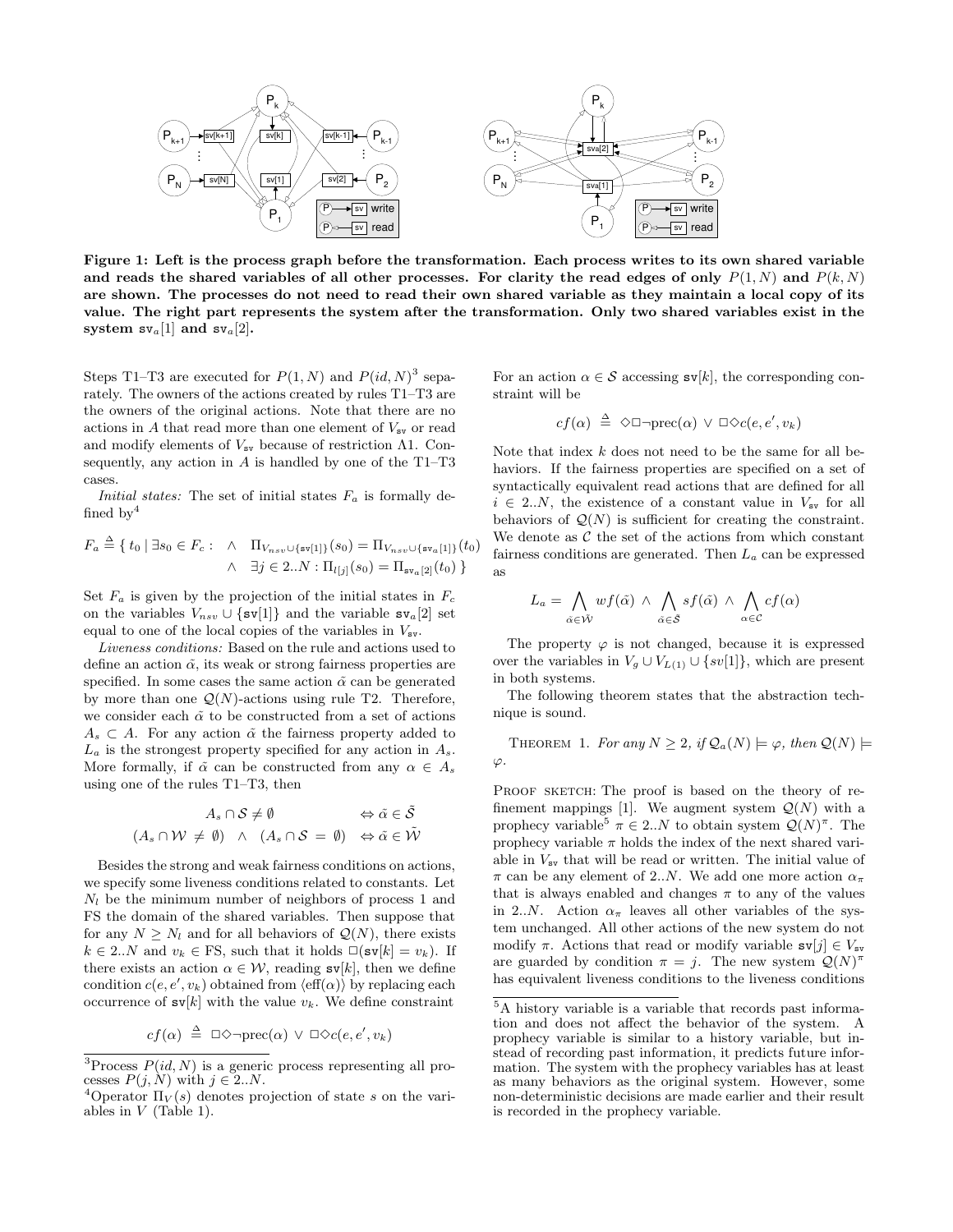| Actions of $P(i, N)$ for all $i \in 1N$<br>There are $N-1$ syntactically<br>equivalent x actions for each process,<br>one for each neighbor.<br>$\exists j \in \{1N\} - \{i\} : x(j) \stackrel{\Delta}{=} \mathbf{lc}[\mathbf{i}]' = \mathbf{sv}[j]$<br>The y action writes to $sv[i]$ and maintains<br>a copy of the value in $l[i]$ .<br>$y \triangleq \wedge 1$ c $[i] \neq 1$<br>$\wedge$ sv $[i]' = \text{lc}[i]$<br>$\wedge$ $l[i]' =$ 1c[i] | Actions of $P(1,2)$<br>$x \triangleq 1c[1]' = sv_a[2]$<br>$y \triangleq \wedge 1$ c $[1] \neq 1$<br>$\wedge$ sv <sub>a</sub> [1]' = 1c[1]<br>$\wedge$ $l[1]' =$ 1c[1]<br>Actions of $P(i, 2)$ for all $i \in 2N$<br>$\exists j \in 12 : x(j) \stackrel{\Delta}{=} \mathbf{1} \mathbf{c}[\mathbf{i}]' = \mathbf{s} \mathbf{v}_a[j]$<br>$y \triangleq \wedge 1$ c $[i] \neq 1$<br>$\wedge$ sv <sub>a</sub> [2]' = 1c[i]<br>$\wedge$ $l[i]' = \text{lc}[i]$<br>$\alpha_i \stackrel{\Delta}{=}$ sv <sub>a</sub> [2]' = l[i] |  |  |
|----------------------------------------------------------------------------------------------------------------------------------------------------------------------------------------------------------------------------------------------------------------------------------------------------------------------------------------------------------------------------------------------------------------------------------------------------|-------------------------------------------------------------------------------------------------------------------------------------------------------------------------------------------------------------------------------------------------------------------------------------------------------------------------------------------------------------------------------------------------------------------------------------------------------------------------------------------------------------------------|--|--|
| Process.action<br>[Initial state]<br>New value $(s)$                                                                                                                                                                                                                                                                                                                                                                                               |                                                                                                                                                                                                                                                                                                                                                                                                                                                                                                                         |  |  |
| $l[1] = sv[1] = 1$<br>$\begin{array}{lll} l[2] &=& \mathbf{sv}[2] &=& 1 \\ l[3] &=& \mathbf{sv}[3] &=& 0 \end{array} \Bigg  \begin{array}{lll} P(1).x(4) & \mathbf{lc}[1] =1 \end{array} \Bigg  \begin{array}{lll} P(2).x(3) & \mathbf{lc}[2] =0 \end{array} \begin{array}{lll} P(2).y & \mathbf{sv}[2] =0 \end{array} \begin{array}{lll} P(1).x(2) & \mathbf{lc}[1] =0 \end{array} \begin{array}{lll} P(1).y & \mathbf{sv}[1] =0 \end{array}$     |                                                                                                                                                                                                                                                                                                                                                                                                                                                                                                                         |  |  |

$$
\left[\begin{array}{c} \mathtt{sv}_a[1] \quad = \quad 1 \\ \mathtt{sv}_a[2] \quad = \quad 1 \end{array}\right] \quad \xrightarrow{\alpha_4} \mathtt{sv}_a[2] = 1 \xrightarrow{P(1),x} 1 \mathtt{c}[1] = 1 \xrightarrow{\alpha_3} \mathtt{sv}_a[2] = 0 \xrightarrow{P(2),x(2)} 1 \mathtt{c}[2] = 0 \xrightarrow{P(2),y} \mathtt{sv}_a[2] = 0 \xrightarrow{P(1),y} 1 \mathtt{cv}_a[2] = 0 \xrightarrow{P(1),y} 1 \mathtt{cv}_a[1] = 0
$$

Figure 2: This is an example of the application of the transformation. Upper left figure shows the actions of  $\mathcal{Q}(N)$ . Upper right figure shows the actions of  $\mathcal{Q}_a(N)$ . For simplicity the part of each action specifying the variables left unchanged is not shown. For  $P(id, N)$  actions x are transformed by rule T2, actions y by rule T3, and actions  $\alpha_i$  are added because of rule T0. The upper sequence is a behavior segment of the original system. The bottom sequence is the corresponding behavior segment of the abstract system. The projections of two behavior segments over the variables in  $V_{nsv} \cup \{sv[1]\}$  are stuttering equivalent. Only the relevant values are displayed in the figure.

of  $\mathcal{Q}(N)$ . It is easy to prove then that  $\mathcal{Q}(N)^{\pi}$  is a system obtained from  $Q(N)$  by adding a prophecy variable.

Then we define a refinement mapping  $f$  from the state space of  $\mathcal{Q}(N)^{\pi}$  to the state space of  $\mathcal{Q}_a(N)$ . Let

$$
s_c = (e, \mathtt{sv}[1], \mathtt{sv}[2], ..., \mathtt{sv}[N], \pi)
$$

 $\sqrt{ }$  $\overline{\phantom{a}}$ 

 $l[4] = sv[4] = 1$ 

be a state of  $\mathcal{Q}(N)^{\pi}$ , where e is the projection of the state on  $V_{nsv}$ . Then

$$
f(s_c) = (e, \mathtt{sv}_a[1], \mathtt{sv}_a[2])
$$

where  $s\mathbf{v}_a[1] = s\mathbf{v}[1]$  and  $s\mathbf{v}_a[2] = s\mathbf{v}[\pi]$ . In order for f to be a valid refinement mapping the following conditions need to be satisfied [1]:

- R1. For each state  $s_c$  of  $\mathcal{Q}(N)^{\pi}$ :  $\Pi_{V_{nsv}\cup\{sv_a[1]\}}(f(s_c))=$  $\Pi_{V_{new} \cup \{sv[1]\}}(s_c)$ .
- R2.  $f(F^{\pi}) \subseteq F_a$ , where  $F^{\pi}$  is the set of initial states of  $\mathcal{Q}(N)^{\pi}$ .
- R3. If  $\langle s_c, t_c \rangle \in \mathcal{N}^{\pi}$  then  $\langle f(s_c), f(t_c) \rangle \in \mathcal{N}_a$  or  $f(s_c)$  =  $f(t_c)$ , where  $\mathcal{N}^{\pi}$  is the next state relation of  $\mathcal{Q}(N)^{\pi}$ .
- R4.  $f(\mathcal{X}^{\pi}) \subseteq L_a$ , where  $\mathcal{X}^{\pi}$  is the set of computations specified by  $\mathcal{Q}(N)^{\pi}$ .

Properties R1 and R2 hold by construction of  $\mathcal{Q}(N)^{\pi}$  and  $\mathcal{Q}_a(N)$ . For R3 we can show that the transition caused by an action  $\beta$  of  $\mathcal{Q}(N)^{\pi}$ , which originated from an action  $\alpha$  of the original system, can be simulated in the abstract system by a transition using  $\tilde{\alpha}$ , which is the action created from  $\alpha$  by rules (T1–T3). A transition caused by  $\alpha_{\pi}$  can be simulated by the transition of an action  $\alpha_j$  (T0 rule) in the abstract system. Property R4 is the hardest to prove. Let  $f(\sigma^{\pi}) \not\models L_a$  be a sequence, such that  $\sigma^{\pi} \models \mathcal{Q}(N)^{\pi}$ . We show that this can lead to a contradiction. Sequence  $f(\sigma^{\pi})$  must violate a weak, strong, or constant fairness property of  $L_a$ . Assume  $f(\sigma^{\pi})$  violates the weak fairness property of action  $\tilde{\alpha}$ , then there exists action  $\alpha$  in the original system, from which  $\tilde{\alpha}$  is obtained, such that  $\sigma^{\pi} \models \Box \Diamond \neg \text{prec}(\alpha) \lor \Box \Diamond \langle \text{eff}(\alpha) \rangle$ . If  $\sigma^{\pi} \models \Box \Diamond \neg \text{prec}(\alpha)$ , then we know  $f(\sigma^{\pi}) \models \Box \Diamond \neg \text{prec}(\tilde{\alpha})$ , since  $\alpha$  and  $\tilde{\alpha}$  have the same precondition which is expressed over variables in  $V_{nsv}$  only (assumption  $\Lambda$ 3). Therefore, it must hold that  $\sigma^{\pi} \models \Box \Diamond \langle \text{eff}(\alpha) \rangle$ . If action  $\alpha$  does not read or modify a variable in  $V_{sv}$ , we know that  $f(\sigma^{\pi}) \models \Box \Diamond \langle \text{eff}(\tilde{\alpha}) \rangle$ . Consequently,  $\alpha$  must read or modify a shared variable. Then using assumption  $\Lambda$ 4, we can show that  $\langle \text{eff}(\alpha) \rangle$  is infinitely often satisfied because  $\alpha$  or a syntactically equivalent action is executed infinitely often. In either case we have that  $f(\sigma^{\pi}) \models \Box \Diamond \langle \text{eff}(\tilde{\alpha}) \rangle$ , which leads to a contradiction. Similarly, we can prove that strong and constant fairness conditions of  $L_a$  are satisfied by any sequence  $f(\sigma^{\pi})$  with  $\sigma^{\pi}$  a behavior of  $\mathcal{Q}(N)^{\pi}$ . В последните поставите на примерение и производите на селото на селото на селото на селото на селото на село<br>В селото на селото на селото на селото на селото на селото на селото на селото на селото на селото на селото н

Next section describes sufficient conditions for the completeness of the abstraction technique.

#### **4.2 Completeness Conditions**

In this subsection we present the conditions under which the proposed abstraction technique is complete.

An important concept is that of syntactically equivalent actions. Suppose we have two actions  $\alpha$  and  $\beta$  of  $\mathcal{Q}(N)$ , then  $\alpha \equiv_{se} \beta$  if and only if  $\alpha$  and  $\beta$  belong to the same process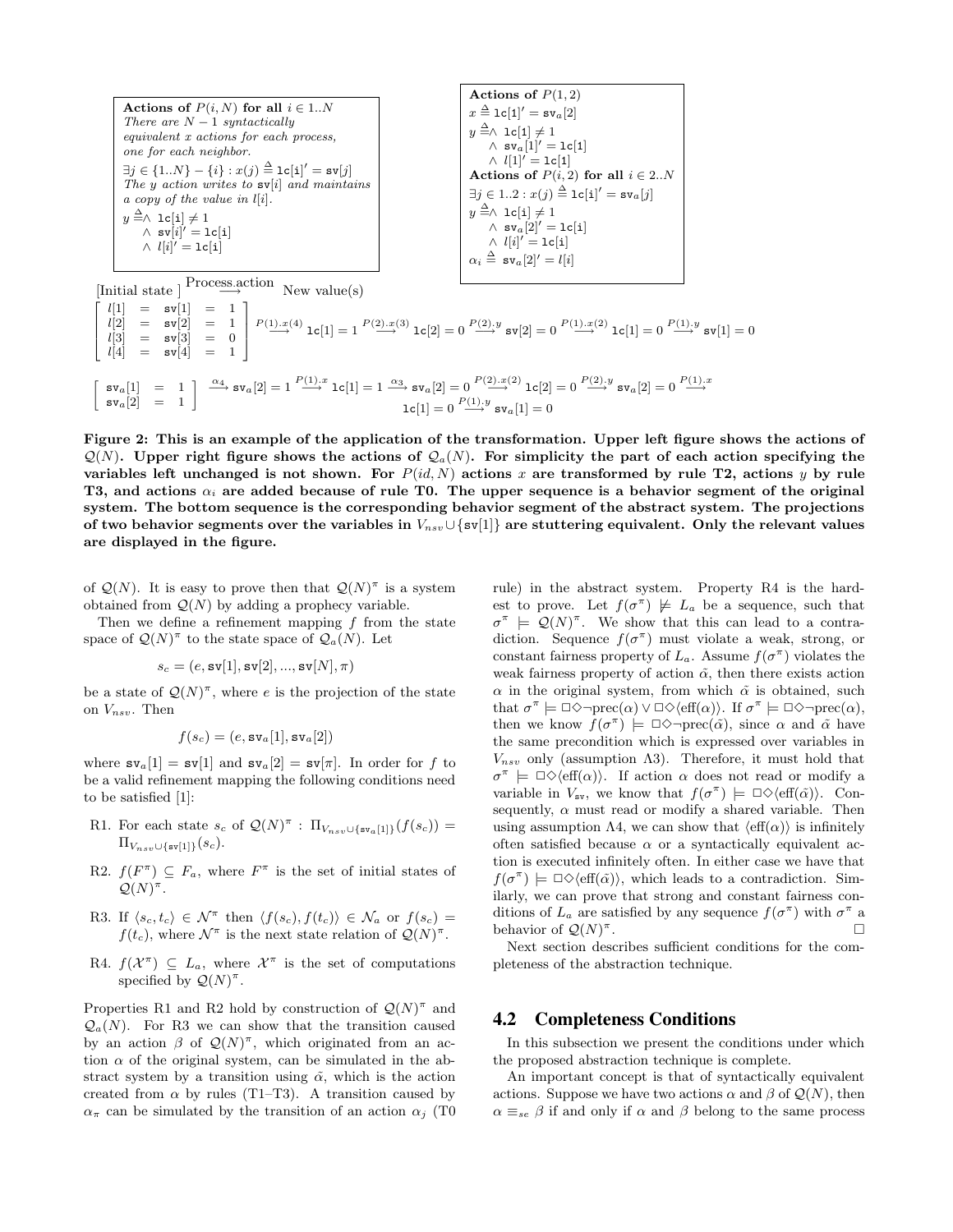and  $\beta$  can be obtained from  $\alpha$  by replacing every instance of  $\mathbf{s}v[j]$  with  $\mathbf{s}v[k]$ , where j and k are constants in 2..N. The relation  $\equiv_{se}$  is an equivalence relation. All actions of the same equivalence class are transformed to one action by our technique.

The following conditions are sufficient for completeness:

- C1 Every reachable state of the system is an initial state.
- C2 The read actions of the system form equivalence classes, such that the size of each equivalence class is not bounded from above as N increases.
- C3 The number of processes in the system is not bounded from above.
- C4 For all  $N_1$  and  $N_2$  with  $2 \leq N_1 \leq N_2$ , the systems  $\mathcal{Q}(N_1)$  and  $\mathcal{Q}(N_2)$  have the same formula as liveness constraint, i.e., the liveness constraint is independent of N.
- C5 No read action has a fairness constraint.

If  $\mathcal{Q}(N)$  is a self-stabilizing system, then C1 is always true. Conditions C2 and C3 are commonly satisfied by uniform parameterized systems, in which no process distinguishes a finite number of its neighbors as special processes. Many distributed algorithms that read the values of all neighbors in a loop, which is not an atomic action, satisfy condition C5. Finally, in many cases condition C4 is satisfied as well. This is because the environment of process 1 is normally not constrained by fairness conditions. A fairness constraint on the environment, i.e., an expectation that the environment at some point in the future will make a move if some conditions are satisfied, can sometimes be added to the condition  $\Diamond \Box H$  of the original condition property  $(\Diamond \Box H \rightarrow \Diamond \Box J)$ . Therefore, by increasing the convergence steps we can remove some fairness requirements for the environment.

THEOREM 2. If  $C1-C5$  hold and  $Q_a(N) \not\models \Diamond \Box J$ , then  $\exists K \geq N : \mathcal{Q}(K) \not\models \Diamond \Box J.$ 

PROOF. The idea of the proof is to construct a counterexample for some instance of the concrete system using the counterexample of the abstract system. Since the correctness property is a liveness property, the abstract counterexample is a lasso-shaped sequence, i.e., a cycle and a path leading from an initial state to a state in the cycle. This cycle represents the infinite part of the counterexample. However, in our case the correctness property is  $\Diamond \Box J$ , and every state is an initial state (C1). Therefore, we can consider only the cycle in the counterexample, which satisfies  $\Box \Diamond \neg J$ . Using this cycle we can produce a cycle in the concrete state space, which is a behavior of  $\mathcal{Q}(K)$  for some  $K \geq N$ .

First, we determine the number of processes  $K$  in the concrete system. Then using induction we show how we can create a concrete counterexample from the abstract counterexample.

To determine the number  $K$  of processes we consider the reads in the cycle of the abstract counterexample. There could be a read action  $\tilde{\alpha}$  performed by a process j in the abstract counterexample, such that for any  $k$  in the equivalence class of that action  $\alpha$  in the concrete system  $s\mathbf{v}_a[2] \neq s\mathbf{v}[k],$  i.e., the value, which  $s\nu_a[2]$  has, is not equal to any value of the shared variables that process  $j$  could read by executing action  $\alpha$ . Because of condition C3 we can add more processes in the system; and due to C2, we know that by increasing the number of processes, we can add at least one new process m to the equivalence class of the read action of j. Since any reachable state is an initial state and because the processes are uniform, we choose  $\mathbf{sv}[m] = \mathbf{sv}_a[2]$  and a corresponding valid local state for  $m$ . Consequently, we start from a state  $s_0$  in the abstract cycle and for each transition  $(s_i, s_{i+1})$ , we determine whether the action  $\tilde{\alpha}$  that caused the transition is a read action. In case  $\tilde{\alpha}$  is a read action, let  $[\alpha]_{se}$  be the equivalence class of actions from which  $\tilde{\alpha}$  was obtained. We make sure that there is at least one process  $j$ with  $l[j] = \mathbf{sv}_a[2]$  in  $s_i$ , where  $l[j]$  is the local copy of  $\mathbf{sv}[j]$ , and one action of  $[\alpha]_{se}$  reading  $\text{sv}[j]$ . We repeat this process until we check all transitions of the cycle. We denote the number of processes in the system after the procedure as K. The added processes do not perform any action and, therefore, their local states and owned shared variables maintain the same values. Consequently, we still have a cycle in the extended state space. Moreover, because of C4 there are no fairness constraints added that could be violated.

The second step of the proof is to build the concrete counterexample for system  $\mathcal{Q}(K)$  from the abstract counterexample. We start again from state  $s_0$ . We create state  $t_0$  by assigning to the local variables, i.e.,  $\bigcup_{i\in 1..K} V_{L(i)}$ , of the K processes the same values as in  $s_0$ . We do the same for the global variables in  $V_g$ . For the shared variables we assign the values of the local copies, i.e.,  $\forall j \in 1..N : \mathbf{sv}[j] = l[j]$ . For every transition  $(s_i, s_{i+1})$  of the abstract system caused by  $\tilde{\alpha}$ , we create transition  $(t_i, t_{i+1})$  in the concrete system by executing action  $\alpha$  from which  $\tilde{\alpha}$  is obtained by rules T1–T3<sup>6</sup>. If  $\tilde{\alpha}$  is obtained from rule T0, we execute the stuttering step. The action  $\alpha$  determined this way has the same effect on the local and global variables as  $\tilde{\alpha}$ . For the shared variables the effect is the same as the effect on the local copies. The preconditions of the actions do not depend on the shared variables and, therefore, if  $\tilde{\alpha}$  is enabled in  $s_i$ ,  $\alpha$ is enabled in  $t_i$ .

Since property J is expressed over the variables in  $V_{nsv} \cup$ {sv[1]} and the projections of the two counterexamples on these variables are stuttering equivalent sequences, the concrete cycle satisfies  $\Box \Diamond \neg J$ . Actions used in rules T1 and T3 have single corresponding actions in abstract system that have the same fairness conditions. Therefore, their fairness conditions are satisfied. Moreover, because of condition C5 the fairness conditions of the read actions cannot be violated. □

Conditions C1–C5 are sufficient to prove completeness, but not all of them are necessary. For example, C2–C4 are not needed if the equivalent classes of the read actions include all elements of  $sv[1], ..., sv[N]$ . In such a case we do not need to extend the number of processes of the system.

 ${}^{6}$ If  $\tilde{\alpha}$  can be obtained from multiple syntactically equivalent read actions, we choose one of them such that the shared variable  $s\nu[j]$  read by the chosen action is equal to the  $s\nu_a[2]$ value in state  $s_i$ . Because of the extension of the system from  $N$  to  $K$  processes such an action always exists.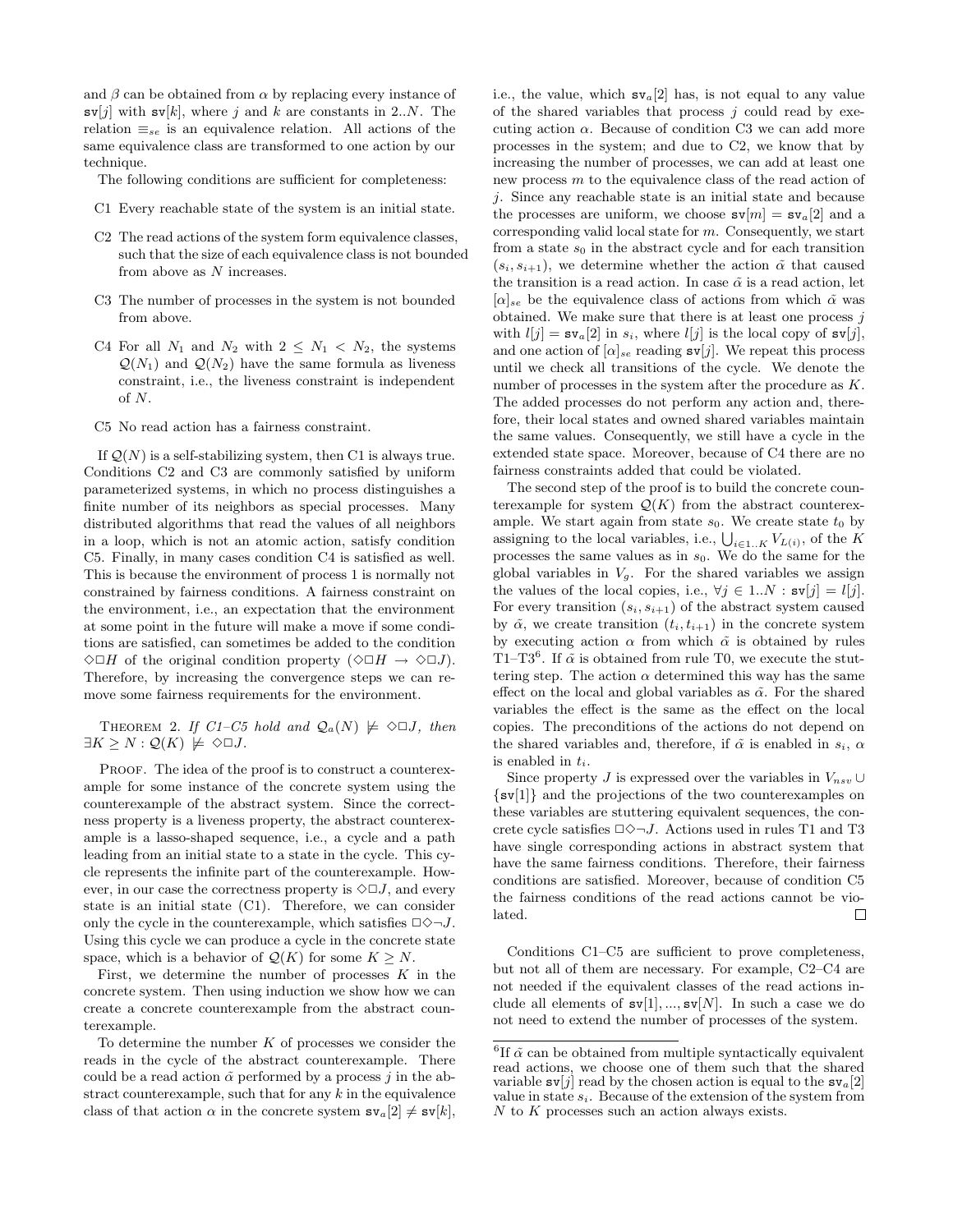## **5. CASE STUDIES**

In this section we demonstrate the effectiveness of our technique on 3 self-stabilizing algorithms: leader-election, coloring, and spanning-tree construction. These three problems are often encountered during the design of distributed embedded systems [3, 19, 15]. We specify the algorithms and apply our technique using TLA+ [17]. Then we use the TLC model checker [17], which is based on explicit state enumeration, to prove the correctness of the algorithm. All 3 examples satisfy the conditions for soundness after the preprocessing step. The conditions for completeness (C1–C5) are not necessary, but sufficient for the automated creation of the concrete counterexample. The examples presented in the paper do not satisfy C4–C5. Therefore, we cannot exclude the possibility of a spurious counterexample. However, no counterexample was produced in any of the case studies. Proving correctness in all 3 examples demonstrates the effectiveness of our approach as a sound abstraction technique.

#### **5.1 Leader Election**

For the leader election algorithm ([7],p35) a number of processes form an arbitrary connected graph. The purpose of the algorithm is that eventually all processes will agree that the process with the minimum id in the graph is the leader. In order to achieve that, each process stores a candidate leader and its distance from the leader. Then it reads the values of all its neighbors. If there is a candidate with id smaller than its own leader or with the same id and smaller distance, the process updates its candidate with that value and its distance by incrementing the read distance by 1. The update happens only if the distance of the neighbor's candidate is less than a prespecified constant  $M$ , which represents the maximum number of nodes in the graph.

If one of the processes  $i$  is initialized with a candidate id  $v$  in variable leader which is smaller than any of the ids in the graph and any of the other nodes' candidates, then  $v$  is stored in other neighbors' leader variable and from them again to  $i$ . However, each time this "floating" id moves from one node to another, the value of distance increases. Therefore, eventually distance becomes greater than M for all nodes and the value  $v$  does not appear in the leader variables of the graph.

For this algorithm we assume that min\_id is the smallest floating id and min\_dist is its minimum distance value in the graph and we prove that eventually always if a node has  $min_id$  as a candidate, the distance will be greater than min\_dist. We use  $P(1, N)$  as the special process, but due to symmetry the proof can be generalized.

This system is not a finite state system because variables storing candidate leaders and distances take values from an infinite domain. Therefore, we abstract those variables to a few values of interest, i.e., {min\_id, other\_id} for the candidates and {min\_dist, gt\_min\_dist, any\_dist} for the distance, where  $gt\_min\_dist$  denotes greater than min distance. We abstract the part of the graph that does not belong to process 1 and its neighbors and the loop structure that reads the values of all neighbors. Moreover, we simplify the correctness condition to  $\Diamond \Box J$ , where

$$
J = \wedge \texttt{ candidate}[1] = \texttt{min_id} \Rightarrow \texttt{distance}[1] = \texttt{gt\_min\_dist} \\ \wedge \texttt{ leader}[1] = \texttt{min\_id} \Rightarrow \texttt{dis}[1] = \texttt{gt\_min\_dist}
$$

After the preprocessing step we are left with a parameterized system that is amenable to our technique. The domain for each process is finite. Each process executes a low-atomicity algorithm with single-writer, multi-reader shared variables. Moreover, the preconditions of the actions depend on the program counter or on local variables. The usage of the program counter makes the system satisfy Λ4, as discussed in Section 2. The shared variable for this algorithm is  $s\nu[j] = (leader[j], dis[j])$ . After the application of our technique the system has a fixed number of observable variables and is amenable to control abstraction. By performing control abstraction we obtain a finite-state system with 500,000 states. It took TLC 22 minutes to prove the correctness of  $\Box \Diamond J$ .

## **5.2 Coloring**

We apply our technique on the self-stabilizing coloring algorithm  $([7], p162)$ . The purpose of this algorithm is to assign a color to each process, such that no two neighbor processes have the same color. Each process keeps reading the values of all its neighbors, stores the values of the neighbors with an id greater than its id, and assigns to its color variable a color that none of the neighbors with a higher id have.

We want to prove that eventually always a process will have a color that none of its neighbors with higher ids have, if eventually always the neighbors with higher ids are silent processes, i.e., the values of their shared variables are constant. After the preprocessing step we apply our technique and then control abstraction. TLC requires 1 minute to prove the desired property with the total number of states being 26,496.

In one of the actions of the program, a process makes a call to a function choose() with arguments the set of all colors except the colors of its neighbors with higher ids. If no fault occurs or after a process has completed its first actions, it is guaranteed that the argument passed to choose() has at least one element. This is because the number of colors is always greater than the number of neighbors of a node. However, if we start in a state in which the two sets are equal, the argument passed to choose() is the empty set. Therefore, it is important that choose() is able to return a color if called with the empty set and not crash. In the paper [8] from which the paragraph in [7] is motivated, the authors mention that.

#### **5.3 Spanning-Tree Construction**

The last example to which we applied our abstraction technique is Arora's and Gouda's low-atomicity spanningtree algorithm [2]. In this algorithm, each node stores the root of the tree and its distance from the root. We assume that floating root ids have been eliminated, the nodes that are in distance  $l - 1$  from the root have stabilized, and all other nodes that have identified the root have distance values greater or equal to l. Then, using our abstraction technique and control abstraction, we prove with TLC that the